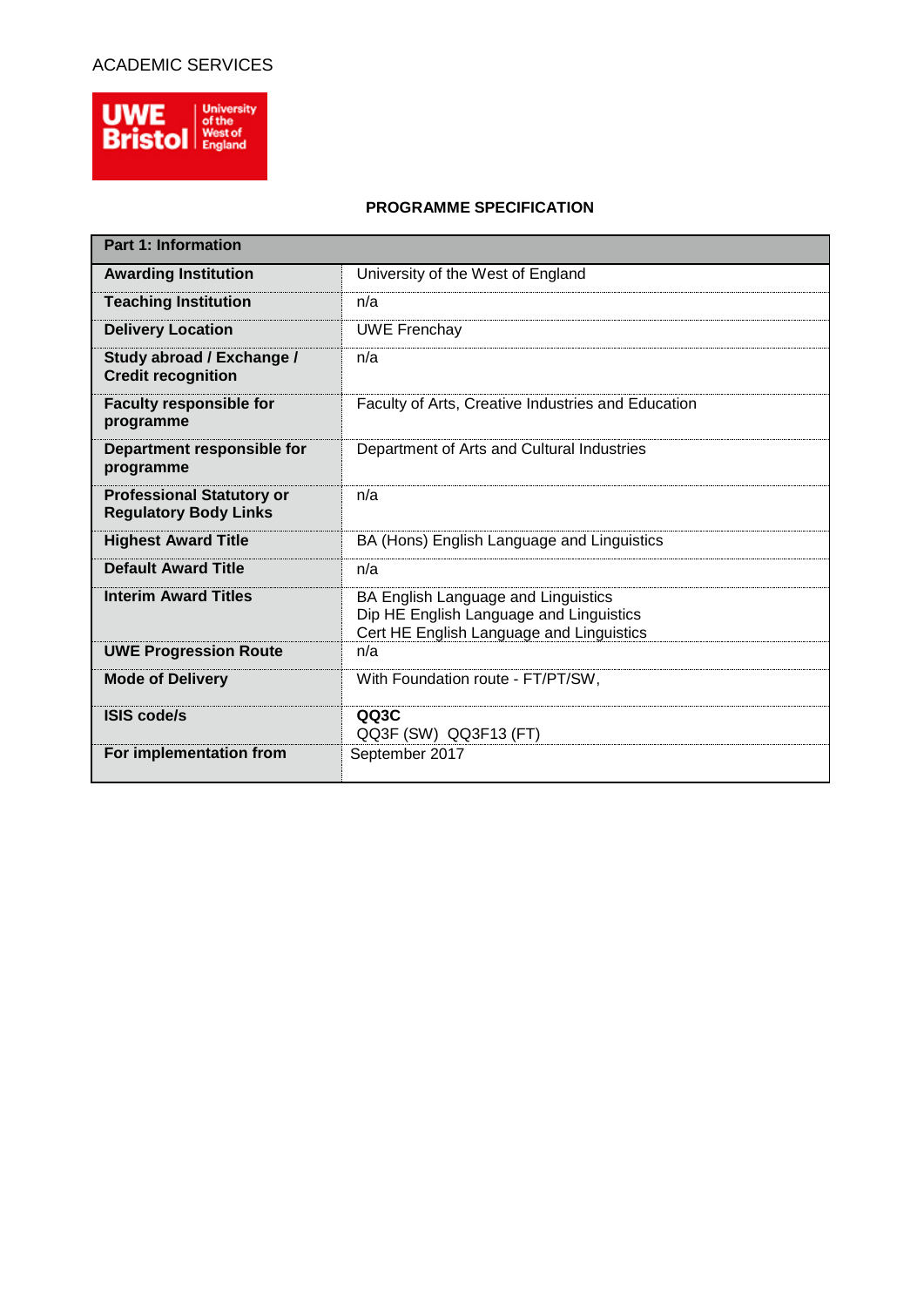## **Part 2: Description**

The proposed programme aims to equip students with knowledge and understanding of:

- the English language in its own right, including varieties across the globe and all its forms, spoken, written and signed. Here, levels of analysis within the field of Linguistics are drawn upon in order to deepen understanding of the language, in particular relating to the grammar of English, pronunciation, semantics, pragmatics and discourse;
- the English language as a gateway to related thematic studies such as the history of the English language, world Englishes, intercultural communication, teaching English to speakers of other languages and creative writing;
- language and linguistic behaviour in a broad sense, including the structural, social and psychological aspects of language, in spoken and written form;
- the fact that human language and linguistic behaviour is highly structured and that the nature of these structures can be elucidated by systematic study through a range of theoretical and empirical methodologies;
- basic concepts, modes of analysis and theoretical approaches in several areas of study including phonetics, phonology, morphology, syntax, corpus linguistics and discourse;
- the role of language in society, the way language is acquired and the way it changes.

In addition, the programme aims to develop:

- appropriate linguistic tools and metalanguage to describe and analyse written and spoken discourse and visual images taking into account form, function and context;
- the ability to use language creatively and precisely for a range of purposes and audiences and of relevance to identified careers;
- generic intellectual skills notably those of analysis, synthesis, evaluation and coherent presentation – in self-directed graduates possessing a high degree of literacy and English language awareness;
- key transferable skills emphasizing self-motivation and self-reliance, co-operative interpersonal relations, information management, analysis, communication and critique;
- academic and professional research skills such as handling databases, the collation, analysis and re-presentation of data, reviewing, presentation skills, designing and conducting interviews and questionnaires, the use of tools for statistical analysis, transcription and corpus searches. Included in this are the ethical issues involved in collecting, storing and using participants' data. The aforementioned is of relevance both to the workplace and to postgraduate study;
- awareness of the applied nature of the programme, and the ways in which knowledge and skills gained are used in a variety of careers, as explored through different modules;
- awareness of students' own learning style, personality and values, as well as the value of their subject-specific knowledge and skills, in order for them to be in a position to identify their strengths, and as a result possible suitable careers.

Level 0 consists of four year-long 30 credit modules in which the main focus is on the acquisition both of appropriate academic skills and of an awareness of the relevance to their future pathway in English, English with Writing, English and History, English and English Language, History, English Language and Linguistics, Creative and Professional Writing, Media and Cultural Production, Film Studies, Film Studies and Literature, Liberal Arts, Journalism, Journalism and Public Relations, or Media and Journalism.

**Academic Skills in Arts and Humanities (**UPCNA7**-30-0)** will act as a "spine" to the year, supporting the other three modules through a variety of assessment methods, including a reflective journal. Students will be encouraged to develop as reflective learners and to understand the importance of the UWE graduate attributes. The teaching methods are designed to engage students and develop their core skills and confidence.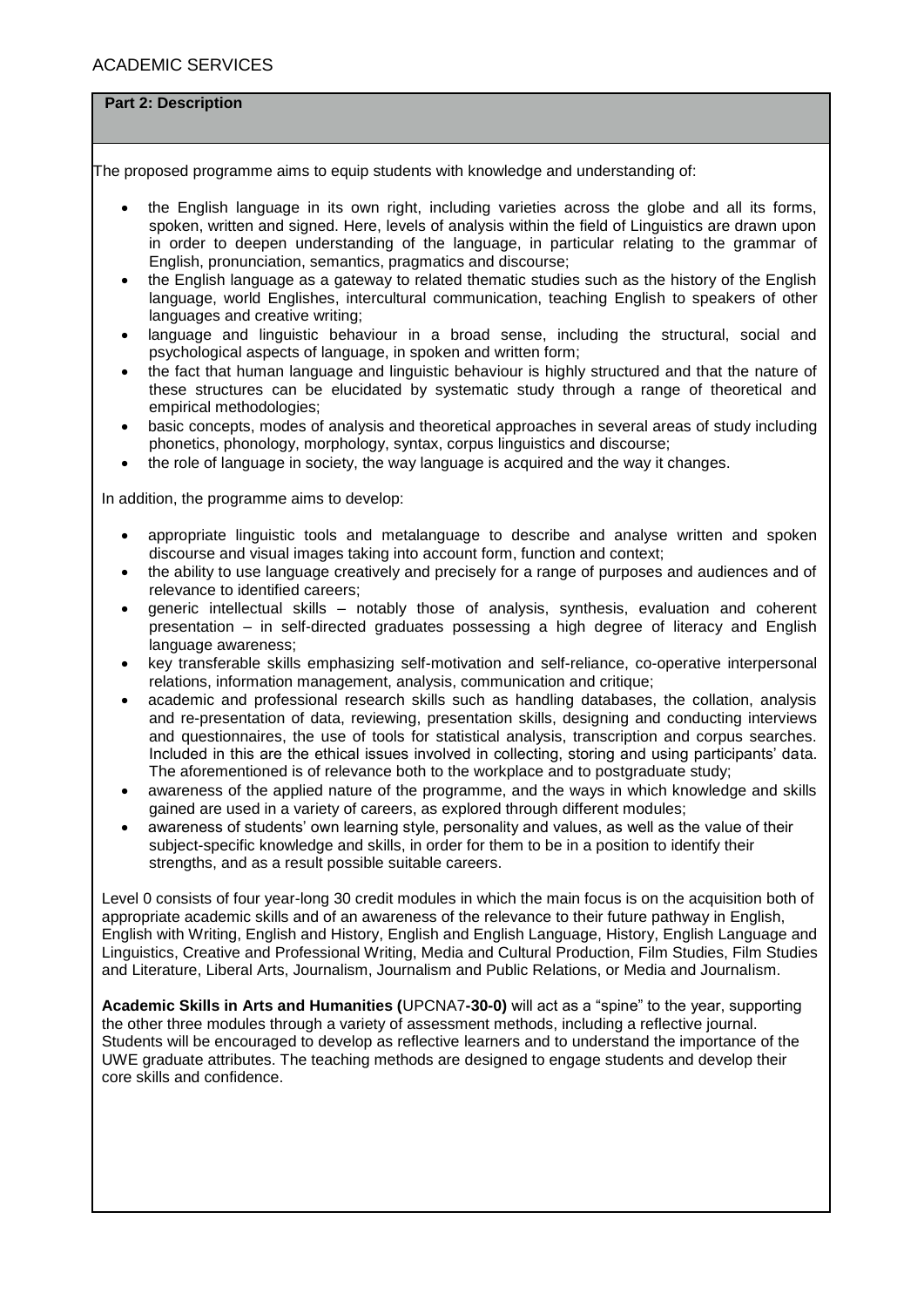## **Part 2: Description**

#### **Programme requirements for the purposes of the Higher Education Achievement Record (HEAR)**

This programme brings together the analysis of language and its systems with an application of this knowledge to industry-facing scenarios and real world tasks. Levels of linguistic analysis (sound, grammar, meaning and discourse) are treated alongside social and psychological approaches to language. The English language is additionally explored in terms of intercultural communication, world Englishes, language teaching and creative writing. Teaching, learning and assessment across all modules focuses on the development of skills applicable to a variety of careers aimed at the Cultural Industries and beyond.

## **Regulations**

Approved to [University Regulations and Procedures](http://www1.uwe.ac.uk/students/academicadvice/assessments/regulationsandprocedures.aspx)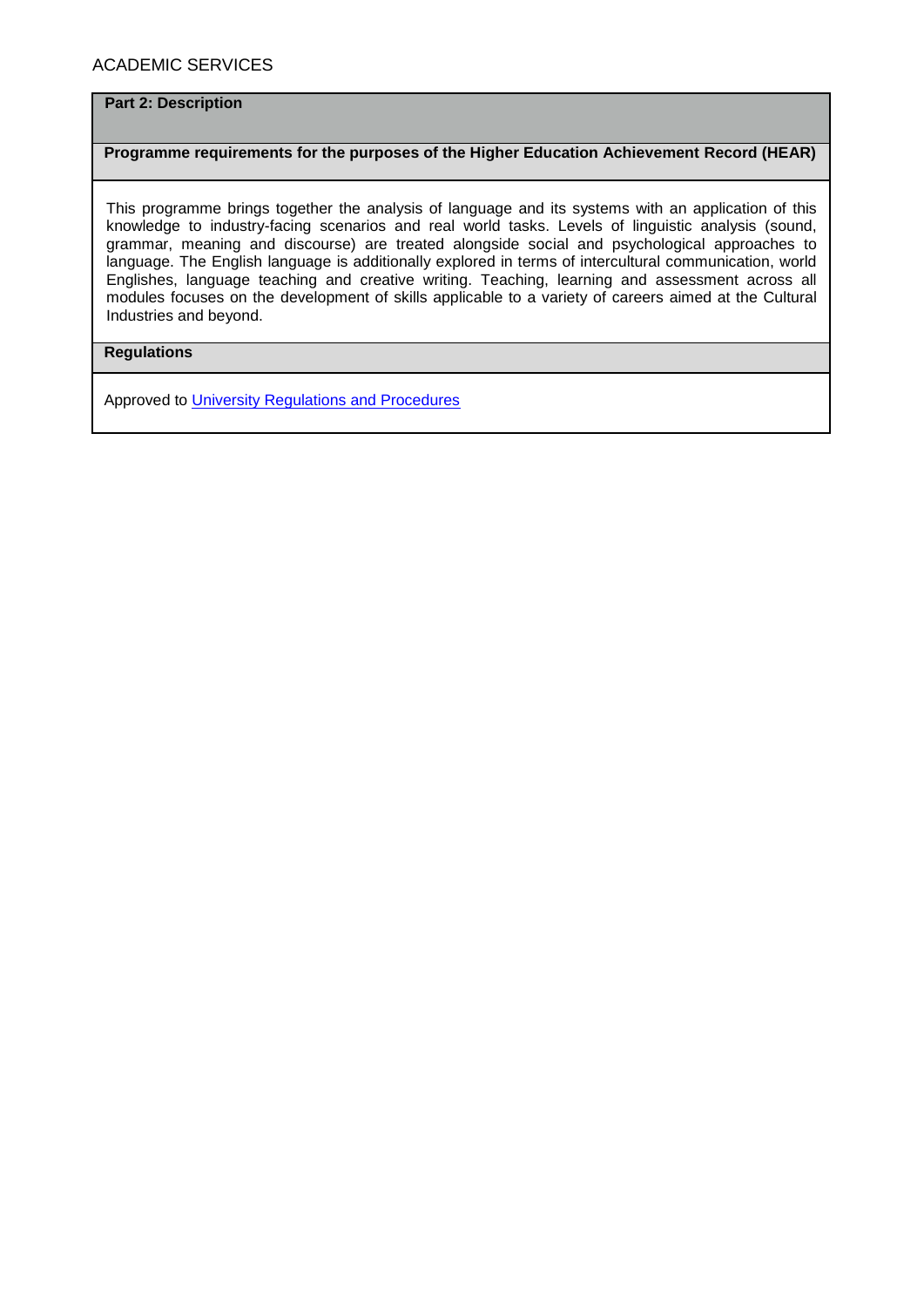| Part 3: Learning Outcomes of the Programme                                                                                                                                                                                                 |             |              |                           |                         |             |                    |                    |             |
|--------------------------------------------------------------------------------------------------------------------------------------------------------------------------------------------------------------------------------------------|-------------|--------------|---------------------------|-------------------------|-------------|--------------------|--------------------|-------------|
| The award route provides opportunities for students to develop and demonstrate knowledge and<br>understanding, qualities, skills and other attributes in the following compulsory areas.                                                   |             |              |                           |                         |             |                    |                    |             |
| <b>Learning Outcomes:</b>                                                                                                                                                                                                                  | JPNQ4K-30-1 | UPNQ4L-30-1  | <b>UPNQ4H-30-1</b>        | UPNQ4J-30-1             | UPNQ4N-30-2 | UPNQ4P-30-2        | UPNQ4M-30-2        | UPNQ4R-30-2 |
| A) Knowledge and Understanding                                                                                                                                                                                                             |             |              |                           |                         |             |                    |                    |             |
| Basic concepts, modes of analyses and theoretical approaches for<br>different levels of analysis: phonetics, phonology, corpus linguistics,<br>discourse, including narrative and visual, morphology, syntax, semantics<br>and pragmatics. | X           | X.           | X                         | X                       | X           | X.                 | X                  | х           |
| How English has been and is currently used throughout the world and<br>how it changes under different influences.                                                                                                                          |             |              | X                         | x                       | X           |                    | X                  | x           |
| The structure and function of different text types in English.                                                                                                                                                                             |             |              | X                         | $\pmb{\chi}$            |             |                    | X                  | x           |
| The teaching and learning of the English language and other languages.                                                                                                                                                                     |             |              |                           |                         |             | $\pmb{\mathsf{X}}$ |                    |             |
| Academic and professional research methods relevant to a specific<br>research project and to the workplace.                                                                                                                                |             |              |                           |                         |             |                    |                    | x           |
| The role of language in society, bilingualism, language and gender, and<br>cultural influences.                                                                                                                                            | x           | x            |                           |                         | х           | x                  | х                  |             |
| The way language is acquired and the way it changes under different<br>influences.                                                                                                                                                         |             |              |                           |                         |             | x                  |                    |             |
| (B) Intellectual Skills                                                                                                                                                                                                                    |             |              |                           |                         |             |                    |                    |             |
| The ability to extract and synthesise key information from the literature<br>and to interpret layers of meaning within texts.                                                                                                              | X           | X            | X                         | X                       | X           | X                  | X                  | X           |
| An understanding of issues and problems in the field.                                                                                                                                                                                      | X           | X            | $\pmb{\mathsf{x}}$        | $\pmb{\mathsf{X}}$      | X           | $\pmb{\mathsf{X}}$ | $\pmb{\times}$     | x           |
| The ability to engage in analytical and critical thinking and to present<br>ideas within the structured framework of a reasoned argument.                                                                                                  | X           | X            | x                         | x                       | х           | x                  | x                  | x           |
| The ability to plan and carry out a piece of research, either individually or<br>as a member of a group.                                                                                                                                   |             |              |                           |                         | x           |                    |                    | x           |
| The ability to use a variety of specialised IT packages for retrieving<br>information, analysing data, creating texts and writing assignments.                                                                                             | X           | X.           | X                         | X                       | X           | X.                 | X                  | x           |
| An understanding of the relationship between data and theory, and the<br>role of hypotheses and research questions.                                                                                                                        |             |              |                           |                         |             |                    |                    | x           |
| (C) Subject/Professional/Practical Skills                                                                                                                                                                                                  |             |              |                           |                         |             |                    |                    |             |
| Critically judging and evaluating the English language in specific modes,<br>genres and contexts.                                                                                                                                          | X           | x            | $\boldsymbol{\mathsf{x}}$ | x                       | X           | X                  | x                  | х           |
| Acquiring complex information of diverse kinds, from a variety of sources<br>(library, internet, corpora, learners of English, discussion with peers).                                                                                     | X           | X.           | X                         | x                       | x           | X.                 | X                  | x           |
| The ability to use and present material clearly, and to reason and argue<br>effectively, both orally and in writing, using the appropriate register and<br>style and with proper referencing.                                              | x           | X.           | X                         | x                       | x           | x                  | x                  | х           |
| Considering the ethical issues involved in data collection, storage and<br>usage.                                                                                                                                                          |             |              |                           |                         | X           |                    |                    | х           |
| Understanding better their own learning style, personality and values in<br>order to be in a position to identify their own strengths and weaknesses,<br>and as a result possible suitable careers.                                        |             |              |                           |                         |             |                    | x                  | x           |
| Industry-facing skills emanating from the subject area and applicable to<br>specific careers.                                                                                                                                              | x           | x            | x                         | X                       | X.          | X.                 | x                  | х           |
| (D) Transferable skills and other attributes                                                                                                                                                                                               |             |              |                           |                         |             |                    |                    |             |
| Thinking and judging independently.                                                                                                                                                                                                        | х           | X            | X                         | $\overline{\mathsf{X}}$ | x           | x                  | x                  | x           |
| The ability to work autonomously under pressure and to meet deadlines.                                                                                                                                                                     | X           | $\mathsf{x}$ | X                         | x                       | х           | $\pmb{\mathsf{x}}$ | $\pmb{\mathsf{X}}$ | X           |
| The ability to work co-operatively as a constructive team member.                                                                                                                                                                          | x           | X            | X                         | X                       |             | X                  | X                  | X           |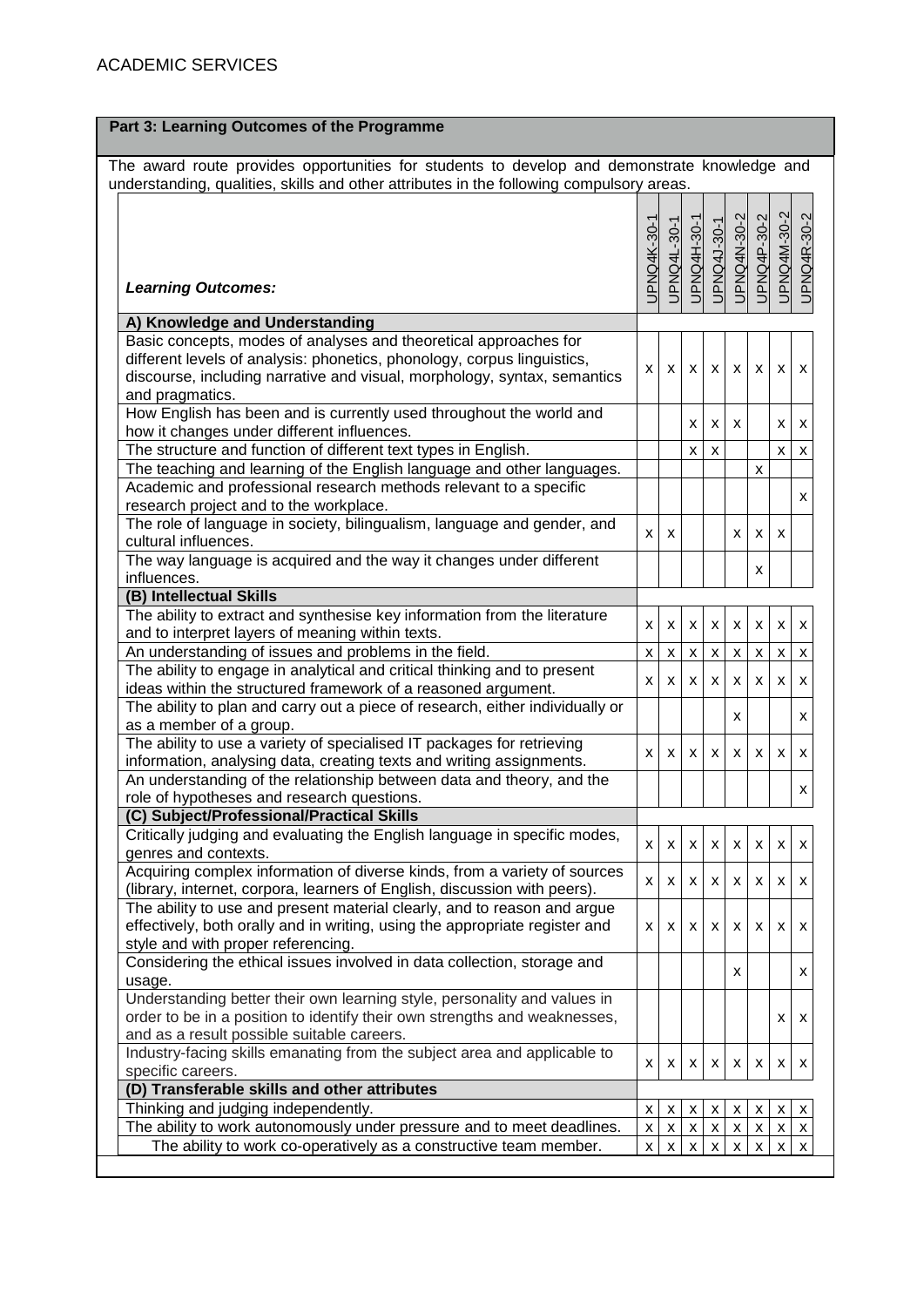## **Part 4: Programme Structure**

This structure diagram demonstrates the student journey from Entry through to Graduation for a typical **full time undergraduate student** including:

- level and credit requirements
- interim award requirements
- module diet, including compulsory and optional modules

| <b>ENTRY</b> |                    | <b>Compulsory Modules</b>                                                    | <b>Optional Modules</b> | Awards                                                                        |
|--------------|--------------------|------------------------------------------------------------------------------|-------------------------|-------------------------------------------------------------------------------|
|              |                    |                                                                              |                         |                                                                               |
|              |                    | <b>UPCNA7-30-0</b><br>Academic Skills for Arts<br>and Humanities             | None                    | None                                                                          |
|              | Level 0            | <b>UPCNA8-30-0</b><br>Bristol, Arts and Culture                              |                         |                                                                               |
|              |                    | <b>UPCNA9-30-0</b><br>Thoughts, ideas and myths:<br>past, present and future |                         |                                                                               |
|              |                    | UPCNAE-30-0<br><b>Extended Project</b>                                       |                         |                                                                               |
|              |                    | <b>Compulsory Modules</b>                                                    | <b>Optional Modules</b> | Awards                                                                        |
|              |                    | <b>UPNQ4K-30-1</b><br>Constructing Language(s)                               | None.                   | Interim award: Cert HE                                                        |
|              | Level <sub>1</sub> | <b>UPNQ4L-30-1</b><br>Applying Linguistics:<br>Forensic Analysis             |                         | English and English<br>Language (120 credits)                                 |
|              |                    | UPNQ4H-30-1<br>English: Past, Present and<br>Future                          |                         |                                                                               |
|              |                    | <b>UPNQ4J-30-1</b><br>Meaning: Style and<br><b>Discourse</b>                 |                         |                                                                               |
|              |                    |                                                                              |                         |                                                                               |
|              |                    | <b>Compulsory Modules</b>                                                    | <b>Optional Modules</b> | <b>Interim Awards</b>                                                         |
|              |                    | <b>UPNQ4N-30-2</b><br><b>Studying Speech</b><br>Communities                  | None.                   |                                                                               |
|              |                    | <b>UPNQ4P-30-2</b><br>Language Acquisition                                   |                         | <b>Interim award: Dip HE</b><br>English and English<br>Language (240 credits) |
|              | Level 2            | <b>UPNQ4R-30-2</b><br>Language, Research and<br>the Workplace                |                         |                                                                               |
|              |                    | UPNQ4M-30-2<br>Analysing Culture:<br>Language and the Visual                 |                         |                                                                               |
|              |                    |                                                                              |                         |                                                                               |

**Placement Year**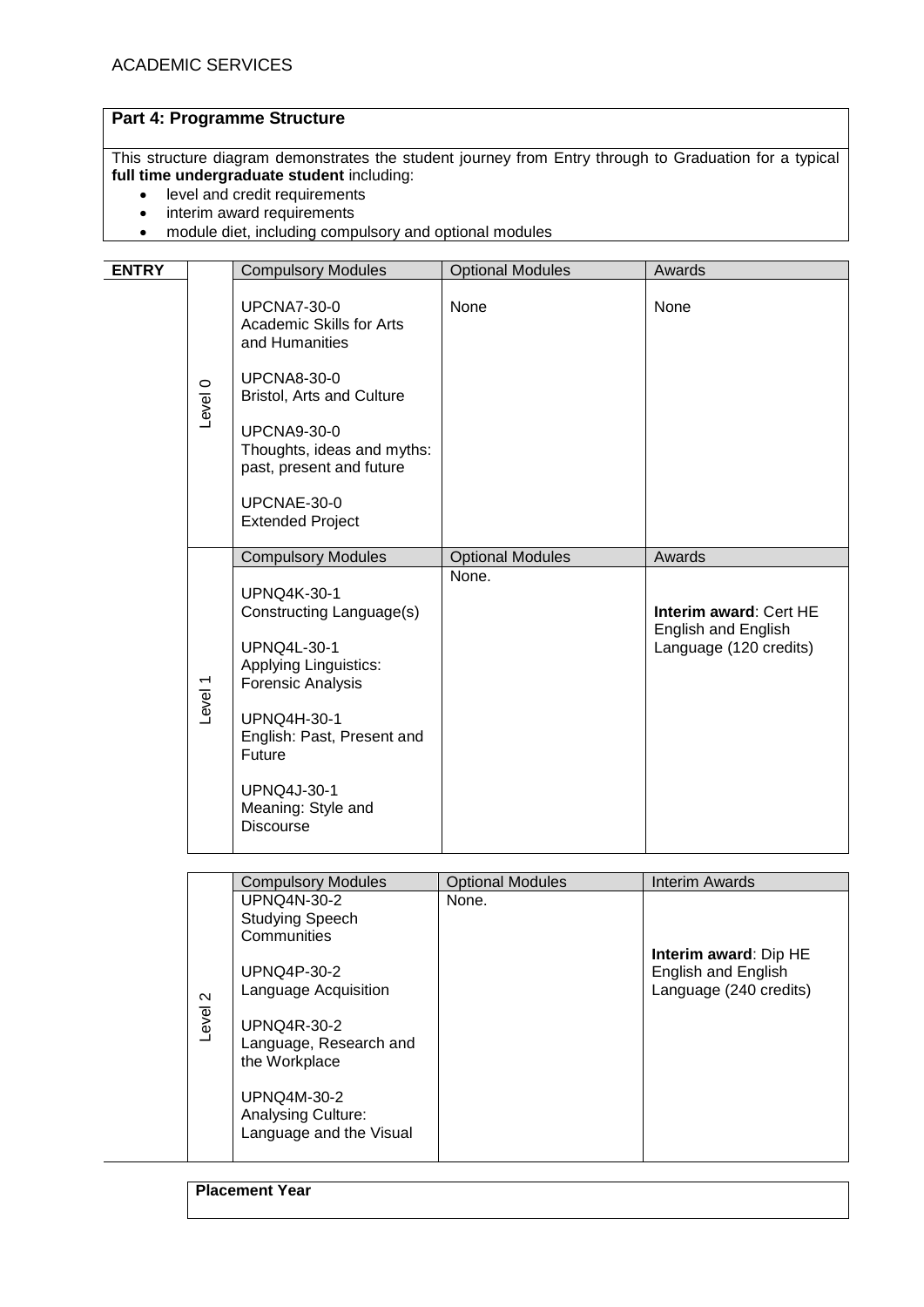Students on the sandwich route (SW) must undertake and pass a work placement.

During this time students must complete the 30 credit level 3 module, Professional Development on Placement UPNNA5-30-3. This module assesses the student's personal development, based on the experience of a placement, and their ability to identify issues relevant to their Placement's organisational context. The module also assesses the student's ability to frame, scale and position a critical work-based enquiry relevant to the specialism of the degree.

The placement year provides a rich process in which a student can make links between theory and practice, reassess themselves and confront the challenges of carrying out a role in a new organisation. Students who choose the sandwich route are aware that they will have the opportunity to be supported if there is a problem and that they will be returning to the programme for a further period of reflection and learning after the placement is completed.

**To be eligible for Placement students would normally be expected to have passed a minimum of 210 credits**

|         | <b>Compulsory Modules</b> | <b>Optional Modules</b>                                                     | <b>Interim Awards</b>                                                  |
|---------|---------------------------|-----------------------------------------------------------------------------|------------------------------------------------------------------------|
|         | None.                     | <b>UPNQ9L-30-3</b><br>Teaching English to<br>Speakers of Other<br>Languages |                                                                        |
|         |                           | <b>UPNQ9V-30-3</b><br>Creative Writing and the<br>Self                      | Interim award: BA English<br>Language and Linguistics<br>(300 credits) |
|         |                           | <b>UPNQ9P-30-3</b><br><b>Critical Discourse Analysis</b>                    |                                                                        |
|         |                           | <b>UPNQ9Q-30-3</b><br>The Sociolinguistics of<br>Language Contact           |                                                                        |
| Level 3 |                           | <b>UPNQ9N-30-3</b><br>The Cultural History of the<br>English Language       |                                                                        |
|         |                           | UPNN35-30-3<br>Language Project                                             | <b>HIGHEST AWARD: BA</b>                                               |
|         |                           | <b>UPNQ9W-30-3</b><br>Gender, (Im)politeness and<br>Power in Language       | (Hons) English Language<br>and Linguistics                             |
|         |                           | UPNN43-30-3<br>Investigating Language<br>with Corpora                       |                                                                        |
|         |                           | <b>UPGP6L-30-3</b><br>Psycholinguistics                                     |                                                                        |

#### **Part time:**

The following structure diagram demonstrates the student journey from Entry through to Graduation for a typical **part time student.**

There is nothing in the programme design which means that the modules cannot be spread out so that a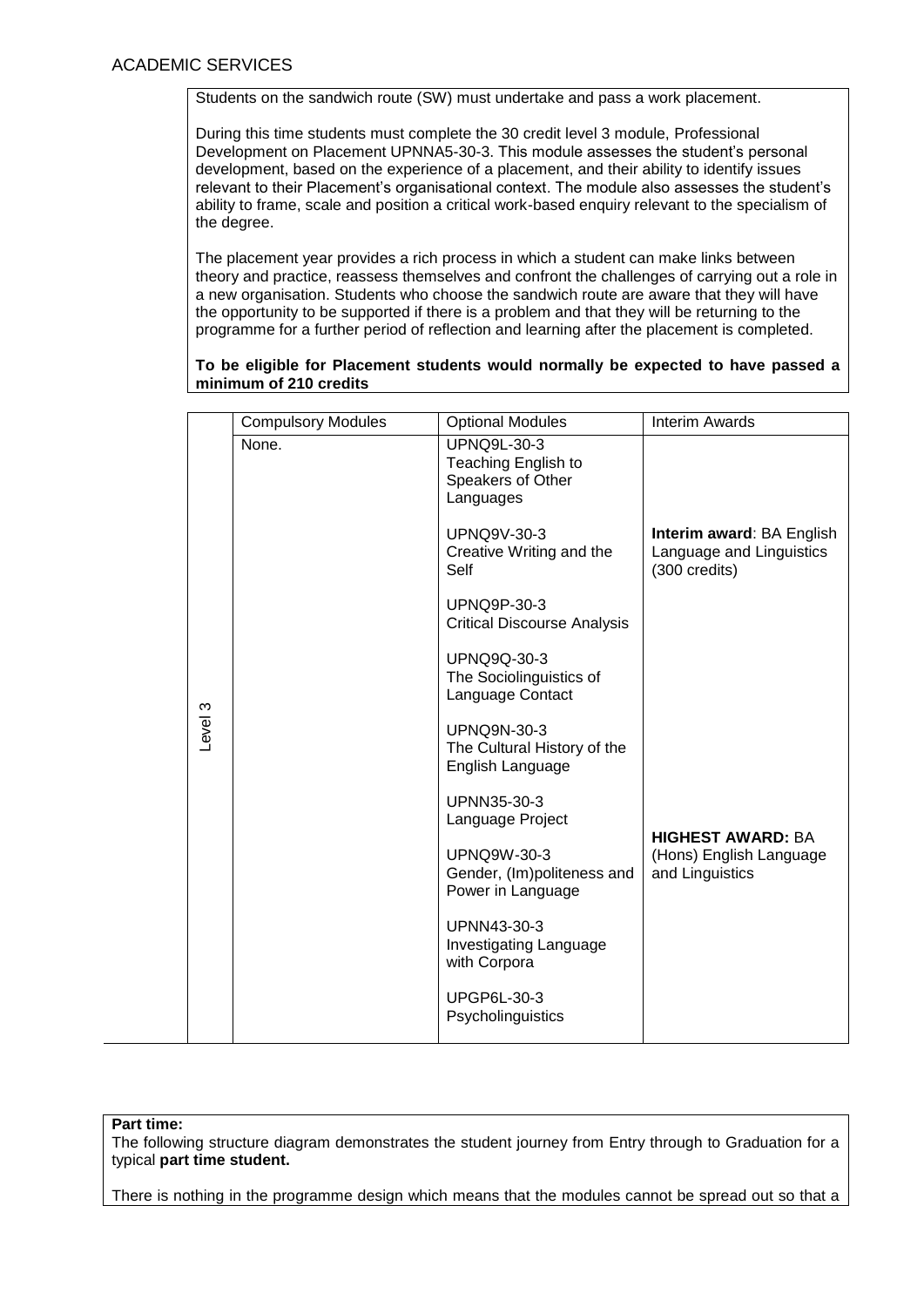## ACADEMIC SERVICES

part-time student takes one module per year from English Language and one from Linguistics. However, it would be preferable at level two to take Analysing Culture: the Verbal and the Visual in advance of Language, Research and the Workplace so that the following year the student could carry out their project if desired having just completed the relevant research training. The ideal part-time student journey would therefore be as follows:

### **Year 1.1**

UPCNA7-30-0 Academic Skills for Arts and Humanities UPCNA8-30-0 Bristol, Arts and Culture

#### **Year 1.2**

UPCNA9-30-0 Thoughts, ideas and myths: past, present and future UPCNAE-30-0 Extended Project

**Year 2.1** UPNQ4J-30-1 Meaning: Style and Discourse UPNQ4L-30-1 Applying Linguistics: Forensic Analysis

**Year 2.2** UPNQ4H-30-1 English: Past, Present and Future UPNQ4K-30-1 Constructing Language(s)

**Year3.1** UPNQ4M-30-2 Analysing Culture: the Verbal and the Visual UPNQ4N-30-2 Studying Speech Communities

**Year 3.2** UPNQ4R-30-2 Language, Research and the Workplace UPNQ4P-30-2 Language Acquisition

**Year 4.1** UPNN35-30-3 Language Project (if desired) One other option

**Year 4.2** Two options

### **Part 5: Entry Requirements**

The University's Standard Entry Requirements apply.

Tariff points as appropriate for the year of entry - up to date requirements are available through the [courses database.](http://www1.uwe.ac.uk/whatcanistudy/courses)

## **Part 6: Reference Points and Benchmarks**

Set out which reference points and benchmarks have been used in the design of the programme:

[QAA UK Quality Code for HE](http://www.qaa.ac.uk/assuringstandardsandquality/quality-code/Pages/default.aspx)

Framework for higher education qualifications (FHEQ) Subject benchmark statements

[Strategy 2020](http://www1.uwe.ac.uk/about/corporateinformation/strategy.aspx) [University](http://www1.uwe.ac.uk/aboutus/policies) policies Research carried out in the Bristol Centre for Linguistics

The English Language and Linguistics programme has been rewritten to align with university strategy for programmes to be industry-facing and practice-based. As this is an open market programme offering no specific vocational training it is oriented towards a number of career paths which our students have traditionally followed or aspire to. For instance, the module Language, Research and the Workplace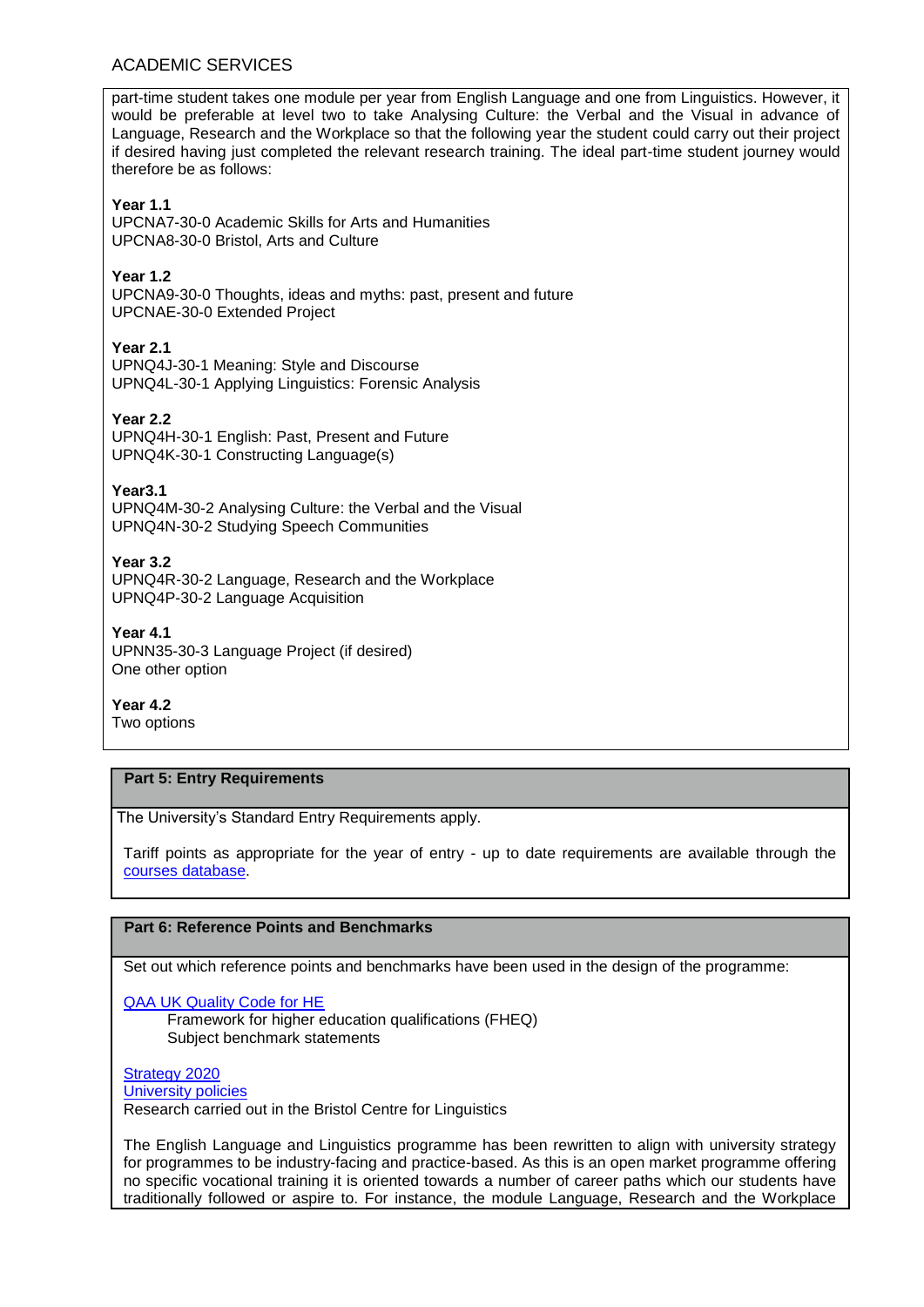#### **Part 6: Reference Points and Benchmarks**

requires students to identify and prepare for a particular career alongside developing job application skills of wider relevance. In addition, the programme incorporates an adapted Level 2 module (Studying Speech Communities) which is partly grounded in the research carried out in our research centre, the Bristol Centre for Linguistics, providing an opportunity to offer innovative, research-led teaching.

The QAA subject benchmark statements (Linguistics and English) and to a lesser extent the HEA English Language Benchmark Statement were used to inform the academic content of the programme. The employability slant to the programme, embedded within different modules, has been introduced more explicitly to address the university and faculty strategy to improve students' employment prospects. Added to this, thought has been given to the student experience on this programme, with assessment forming part of a supportive and developmental framework for our students. This addresses elements of the National Student Survey. Staff research feeds into modules at various levels, and in particular at level three, where modules are created in line with staff expertise as well as what will develop and be of practical use to our students in the workplace. We have consulted closely our Careers colleagues, and part of the programme development was informed by a UWE Learning and Teaching Fellowship project run by a member of the team.